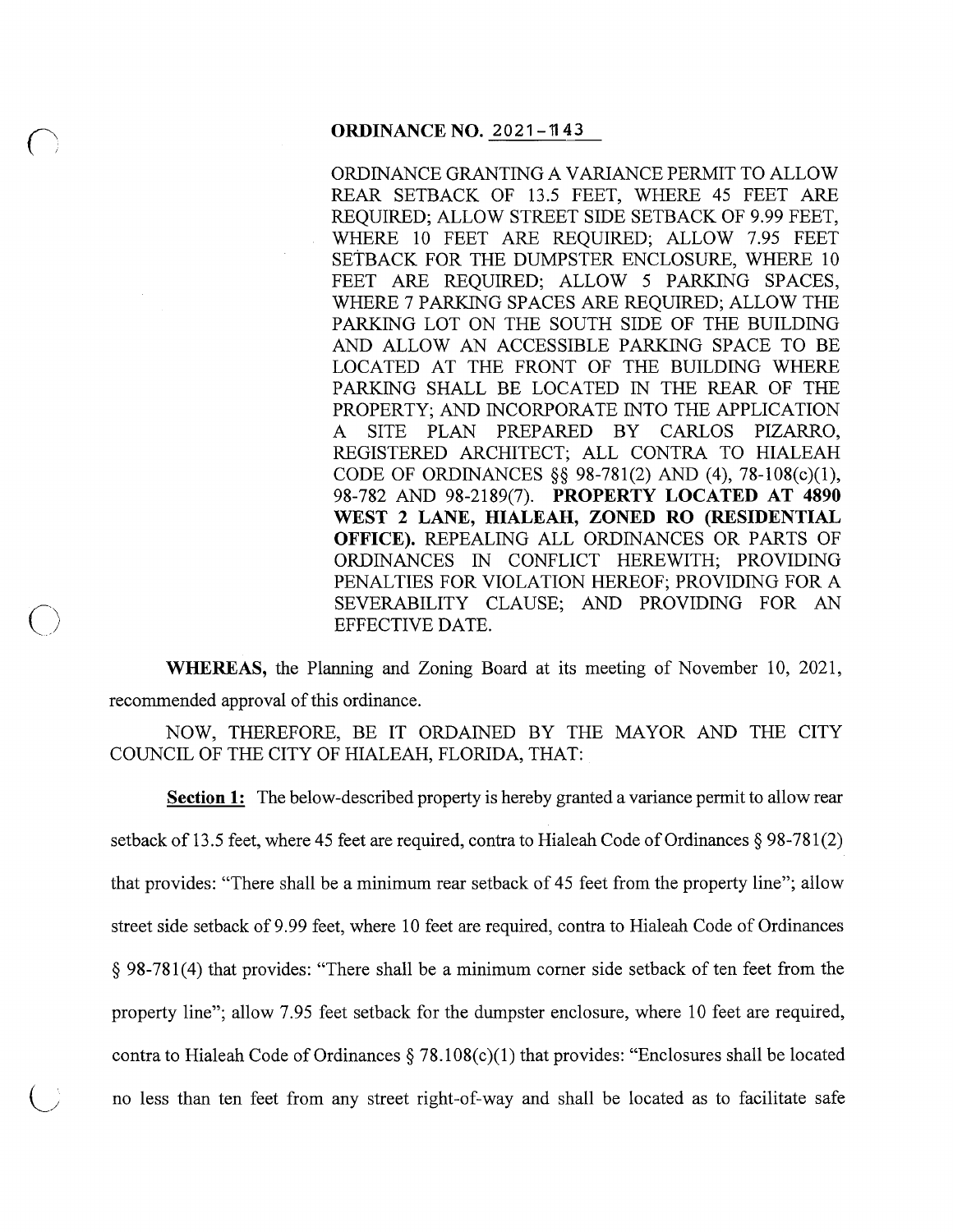# Ordinance No. **2021-143**  Page 2

*r:* vehicular movement and to be convenient for users and accessible to collectors."; allow 5 parking spaces, where 7 parking spaces are required and allow the parking lot to be located on the south side of the building and an accessible parking space to be located at the front of the building where parking shall be located in the rear of the property, contra to Hialeah Code of Ordinances § 98-782 that as relevant provides: "All parking shall be located in the rear of the property" and § 98- 2189(7) that provides: *"Commercial uses, not found elsewhere in this section.* One parking space for each 200 square feet of gross floor area of the floor with the greatest floor area within the building, and one parking space for each 500 square feet of the remaining floor area. Parking spaces under the building shall not be considered in the calculation of floor areas."; and incorporate into the application a site plan prepared by Carlos Pizarro, Registered Architect, dated May 17, 2021. Property located at 4890 West 2 Lane, Hialeah, zoned RO (Residential Office) and legally described as follows:

> Lot 1, Block 2, of 'IDEAL HOMES SUBDIVISION NO. 4, according to the Plat thereof, as recorded in Plat Book 52, at Page 75, of the Public Records of Miami-Dade County, Florida, less portion dedicated for Public Right-of-Way.

#### **Section 3: Repeal of Ordinances in Conflict.**

All ordinances or parts of ordinances in conflict herewith are hereby repealed to the extent of such conflict.

## **Section 4: Penalties.**

 $\bigcirc$ 

Every person violating any provision of the Code or any ordinance, rule or regulation adopted or issued in pursuance thereof shall be assessed a civil penalty not to exceed \$500.00 within the discretion of the court or administrative tribunal having jurisdiction. Each act of violation and each day upon which any such violation shall occur shall constitute a separate offense. In addition to the penalty prescribed above, the city may pursue other remedies such as abatement of nuisance, injunctive relief, administrative adjudication and revocation of licenses or permits.